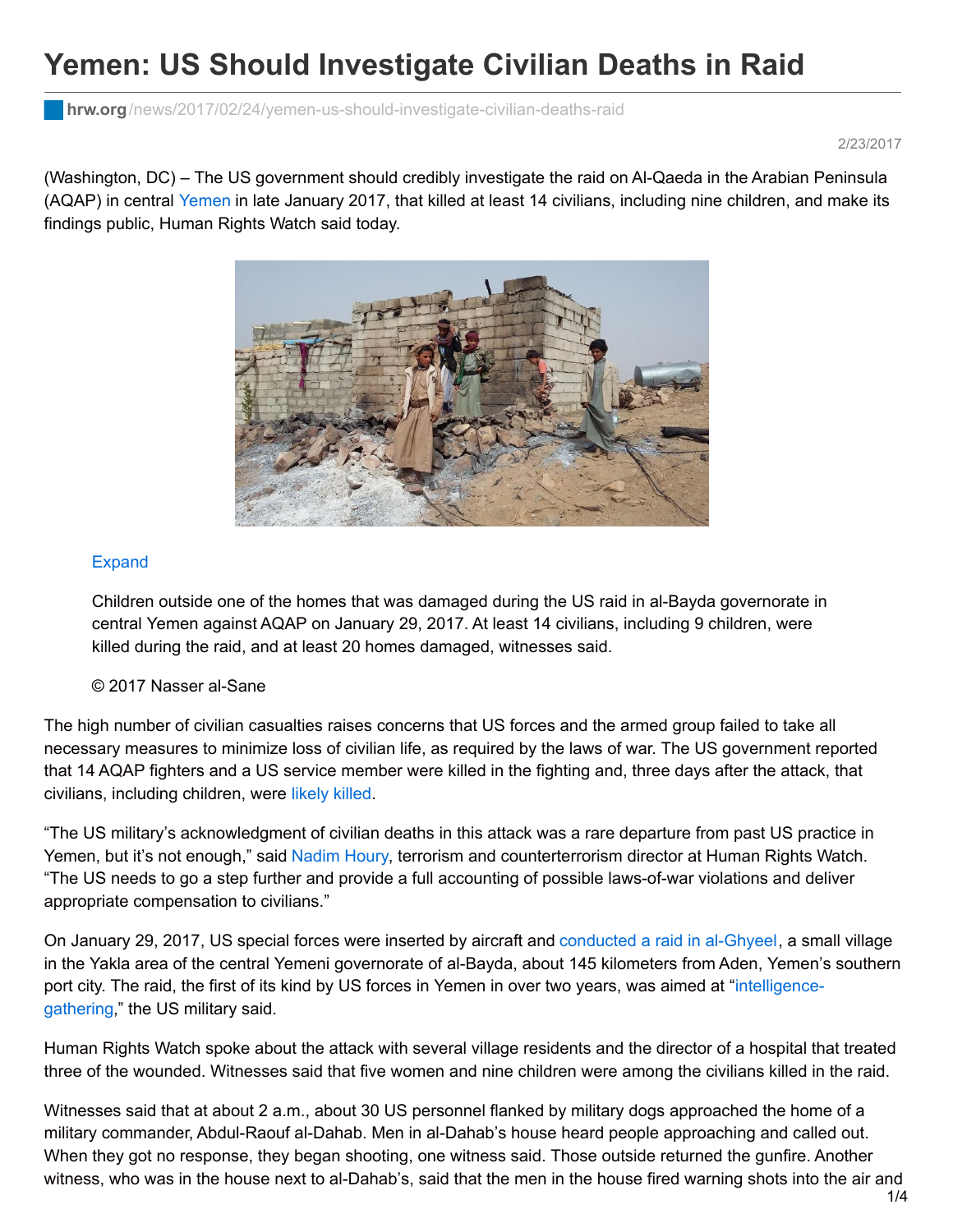that the forces outside then opened fire on the home.

The US military said that its [forces](http://www.centcom.mil/MEDIA/PRESS-RELEASES/Press-Release-View/Article/1068267/us-central-command-statement-on-yemen-raid/) came under heavy fire "from all sides," including from "houses and other buildings" and from "armed women firing from prepared fighting positions." While Human Rights Watch could not confirm that account, civilians who directly participate in hostilities are subject to attack under the laws of war.

The gunfire quickly escalated, with the villagers engaging in a firefight with the forces outside, witnesses said. As the fighting intensified, helicopters and other aircraft began firing on the village with light automatic cannons. Witnesses said that at least 20 houses were damaged.

Witnesses said that US ground forces and aircraft appeared to target anything that moved and anyone who left their home. Aziz al-Ameri, a member of the local governing council, said that he and his family woke up when they heard gunshots. They initially thought it was a tribal or personal dispute: "We were surprised when we saw the [attack helicopters] coming and surrounding the whole village. … They were shooting at anything moving, anything that moved they shot, human or animal, even donkeys."

"The women who have been killed, some of them were carrying their children, some running away," al-Ameri said. "They raided our houses, destroyed them, killed our women and children." He said that Fatim al-Ameri, a mother in her mid-thirties who is a relative of his, was found dead, with her 2-year-old son in her arms. The boy survived. Another boy, 5, was found dead next to the door of his house.

Local activists said that many of those wounded were not able to get medical care, as the village is remote. Dr. Ameen Mabrook, director of the "26th September" hospital in al-Joubah district in Marib, a five-hour drive from the Yakla area and the nearest hospital that provides neonatal care, said that the hospital received three people wounded in the raid – a young man shot in the leg, a pregnant woman, and a small girl. The woman, who was nine months pregnant, had been shot in the stomach. The hospital performed an emergency caesarean section, but the baby died.

Col. John J. Thomas, spokesman for the US military's Central Command (CENTCOM), blamed AQAP for the civilian casualties. He told the media that AQAP has "a [horrifying](http://www.centcom.mil/MEDIA/PRESS-RELEASES/Press-Release-View/Article/1068267/us-central-command-statement-on-yemen-raid/) history of hiding women and children within militant operating areas and terrorist camps… That's what makes cases like [the al-Bayda raid] so especially tragic."

Yakla residents disputed claims that the most of those killed in the fighting were AQAP members. The residents said that the village consists of a cluster of houses, next to two other small villages, with about 200 houses and 1,000 residents in all. Most of those killed lived in al-Dahab's house, which US forces approached first, and in the two homes next to it, which belonged to Abdullah al-Ameri and his son Muhammad.

The US included Abdel Raouf al-Dahab and his brother Sultan as among the AQAP fighters killed in the raid, but residents denied that either brother was with AQAP. Instead, two residents said that Abdel Raouf al-Dahab was working with the Yemeni army fighting Houthi-Saleh forces and had returned to the village to distribute salaries to non-AQAP fighters backing President Abdu Rabu Mansour *Hadi*. The [Associated](http://bigstory.ap.org/article/d927fc2962f44a6d8edf6a790b556bbc/pro-government-tribal-leader-among-dead-us-raid-yemen) Press, which interviewed tribal leaders, military officials, and al-Dahab's relatives, found that al-Dahab was commanding a force of tribal fighters, but probably was not with AQAP.

One source said that Muhammad al-Ameri was an AQAP member, and that he hosted AQAP members in his home, including at the time of the attack. Witnesses said that al-Ameri's house was destroyed by an aerial bomb soon after fighting began, killing at least nine people, including him, four women, and four children. Arwa [al-Baghdadi](http://english.alarabiya.net/en/perspective/profiles/2014/05/08/Arwa-Baghdadi-the-Saudi-woman-who-fled-into-the-arms-of-al-Qaeda-in-Yemen.html), a Saudi woman killed in the raid, had fled to Yemen in 2013 after being [imprisoned](http://english.alarabiya.net/en/perspective/profiles/2014/05/08/Arwa-Baghdadi-the-Saudi-woman-who-fled-into-the-arms-of-al-Qaeda-in-Yemen.html) in Saudi Arabia and reportedly joined AQAP. She was living with some of her relatives near al-Ameri's house, a source said.

AQAP released two statements on the raid, extolling the men in Yakla for fighting the US forces. In the second statement, a few days after the raid, AQAP's leader in Yemen, Qassim al-Raimi, expressed condolences to the community, listing 14 men, two women, nine children, and other members of a family as among those killed. He did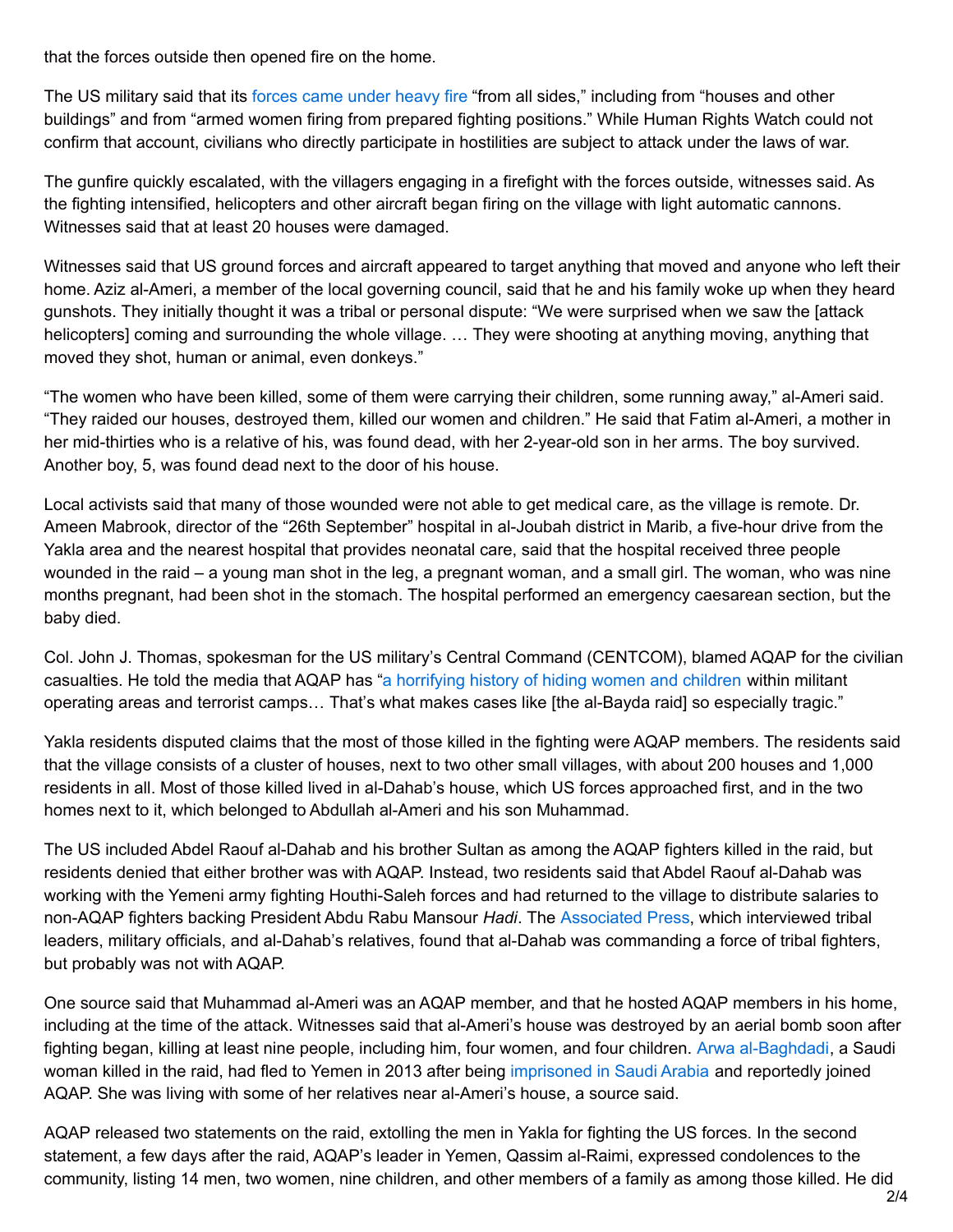not clearly state that the 14 men were AQAP members, but eight were listed with a *nom de guerre*, indicating likely membership. Al-Raimi also expressed special condolences to the al-Dahab family and for the deaths of al-Baghdadi, her son, and her brother to her husband, who is in jail in Saudi Arabia.

Human Rights Watch collected 23 names and ages of villagers killed in the raid. A witness said that two other people died but he could not remember their names. The Bureau of Investigative Journalism, which worked with a Yemeni journalist who visited the Yakla area less than a week after the raid, collected 25 names and ages of those who died from Yakla's [residents,](https://www.thebureauinvestigates.com/2017/02/08/nine-young-children-killed-full-details-botched-us-raid-yemen/) which matched the names Human Rights Watch collected.

After the raid, photos of the children who died circulated on the internet and in local media. One photo showed 8 year-old Nawar al-Awlaki, who a relative said was fatally struck in the neck by a bullet. Her father, Anwar al-Awlaki, an imam, was the target of a lethal US [drone](https://www.hrw.org/report/2013/10/22/between-drone-and-al-qaeda/civilian-cost-us-targeted-killings-yemen) strike in 2011 because of his alleged activities for AQAP. Her 16-yearold brother, Abdulrahman, had been killed in a [drone](https://www.hrw.org/news/2012/05/31/losing-yemeni-hearts-and-minds) strike two weeks later that the US said targeted a senior AQAP operative.

Three days after the raid, on February 1, 2017, CENTCOM announced that it was conducting a "credibility [assessment"](http://www.centcom.mil/MEDIA/PRESS-RELEASES/Press-Release-View/Article/1068267/us-central-command-statement-on-yemen-raid/) into civilian casualties. It did not say whether the results would be made public, or whether any civilians harmed or their families would receive compensation.

Sheikh Abdulelah al-Dahab, who lost two brothers, Sultan and Abdel Raouf, a 12-year-old son, and a 13-year-old nephew, Nasser, in the attack, said:

Civilians got killed here. Fighters… were defending their homes. … Nine kids got killed. We don't want any compensation. We want justice and the perpetrators to be held to account. We want to know what our government's position is on what happened.

Nasser's father, Abdullah, said that his son had gone to visit family members in the Yakla area during the midterm school holiday:

Nasser was very smart, and he was special to me. He was my friend, despite being young, and I trusted his decisions. … The American raid killed my son, a student in the eighth grade. … There needs to be accountability for those who carried out this crime before American courts.

The raid followed an increase in US military [operations](https://www.thebureauinvestigates.com/drone-war/data/yemen-reported-us-covert-actions-2017) against AQAP in 2016, when the US conducted at least 33 drone strikes against alleged AQAP targets and deployed a small number of special [operations](http://www.reuters.com/article/us-usa-yemen-pentagon-idUSKCN0XX1ZJ) forces to Yemen to assist the United Arab Emirates' (UAE) efforts against the armed group. The UAE has [provided](http://www.un.org/ga/search/view_doc.asp?symbol=S/2017/81) training, funding, and direction to Yemeni security forces that are carrying out [operations](https://www.nytimes.com/2017/02/02/world/middleeast/yemen-raid-trump.html) against AQAP, and, the New York Times reported, provided support for the al-Bayda raid.

A week after the raid, a senior Yemeni official told [Reuters](http://www.reuters.com/article/us-yemen-security-usa-idUSKBN15N1AJ) that his government had expressed concerns to the US and requested "more coordination with Yemeni authorities before any operation and that there needs to be consideration for our sovereignty."

Under the laws of war applicable in Yemen, warring parties must take constant care to spare the civilian population and civilian objects from the effects of hostilities. They are required to take precautionary measures with a view to avoiding, and in any event minimizing, incidental loss of civilian life, injury to civilians, and damage to civilian objects. Warring parties also should take steps to minimize harm to civilians. These include avoiding locating military objectives within or near densely populated areas and trying to remove civilians from the vicinity of military objectives.

Warring parties are obligated to provide redress for the loss or injury caused by a violation of the laws of war. In recent years, US forces in Iraq and Afghanistan have offered public expressions of regret and provided "condolence payments" to civilian victims of attacks without reference to fault, recognizing that mishandling a strike's aftermath